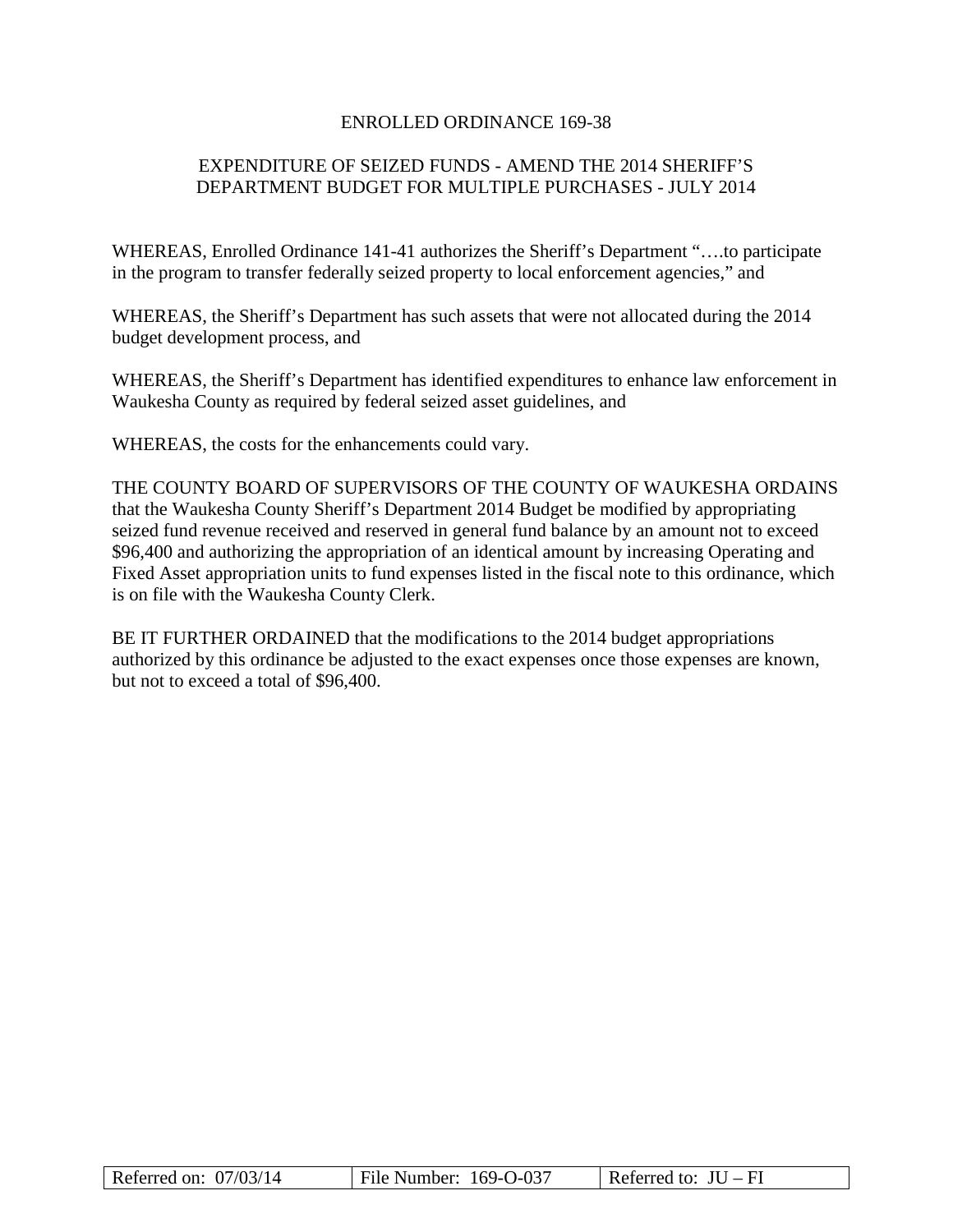## FISCAL NOTE

# EXPENDITURE OF SEIZED FUNDS AMEND THE 2014 SHERIFF'S DEPARTMENT BUDGET FOR MULTIPLE PURCHASES—JULY 2014

Enrolled ordinance 141-41 (1986) authorized the Sheriff's Department to participated in a federal program, which transfers forfeited assets (seized funds) to those state and local agencies that contributed directly to the seizure of that property. Federal guidelines require that these seized funds must be used to enhance law enforcement activities, not to supplant existing adopted budget appropriations.

According to the County's accounting records, the Sheriff's Department currently has a balance of undesignated seized funds available totaling \$147,300. The Sheriff's Department is requesting to use up to a maximum of \$96,400 of seized funds expenditure authority to purchase the following items:

| Item                           | Description                                          | Amount   |  |  |
|--------------------------------|------------------------------------------------------|----------|--|--|
| <b>Automatic License Plate</b> | Purchase 4 automatic license plate readers for       | \$70,000 |  |  |
| Reader                         | squad cars. The license plate reads are              |          |  |  |
|                                | transferred from the squad car MDC over the          |          |  |  |
|                                | aircard to a database maintained by a multi-         |          |  |  |
|                                | jurisdictional Automated License Plate Reader        |          |  |  |
|                                | Association.                                         |          |  |  |
| <b>Tasers</b>                  | Purchase a taser for the jail.                       | \$1,000  |  |  |
| <b>Traffic Vests</b>           | 70 high visibility traffic vests for patrol staff.   | \$2,300  |  |  |
| Non-concealed ballistic vests  | Purchase 24 ballistic panel carriers that detectives | \$3,800  |  |  |
| for detective bureau           | can put on over their clothing to offer ballistic    |          |  |  |
|                                | vest protection when needed.                         |          |  |  |
| <b>Menomonee Falls</b>         | Transfer \$18,000 of seized funds to Menomonee       | \$19,300 |  |  |
|                                | Falls for law enforcement enhancement                |          |  |  |
|                                | purchases.                                           |          |  |  |
| Total                          |                                                      | \$96,400 |  |  |

Department management estimates the on-going operating and maintenance costs for these items to be minimal and will be the responsibility of the Sheriff's Department. These additional costs will need to be absorbed within their current and future base budget of the Department. None of these purchases are planned for inclusion in a replacement plan. Future equipment replacements, if necessary, are expected to be purchased with non-tax levy funding.

This ordinance results in no additional direct tax levy impact in 2014.

Laurence M. Doll

Lawrence M. Dahl Accounting Services Manager BAJ #: 2014-00005312

| Referred on: 07/03/14 | File Number: 169-O-037 | Referred to: $JU - FI$ |
|-----------------------|------------------------|------------------------|
|-----------------------|------------------------|------------------------|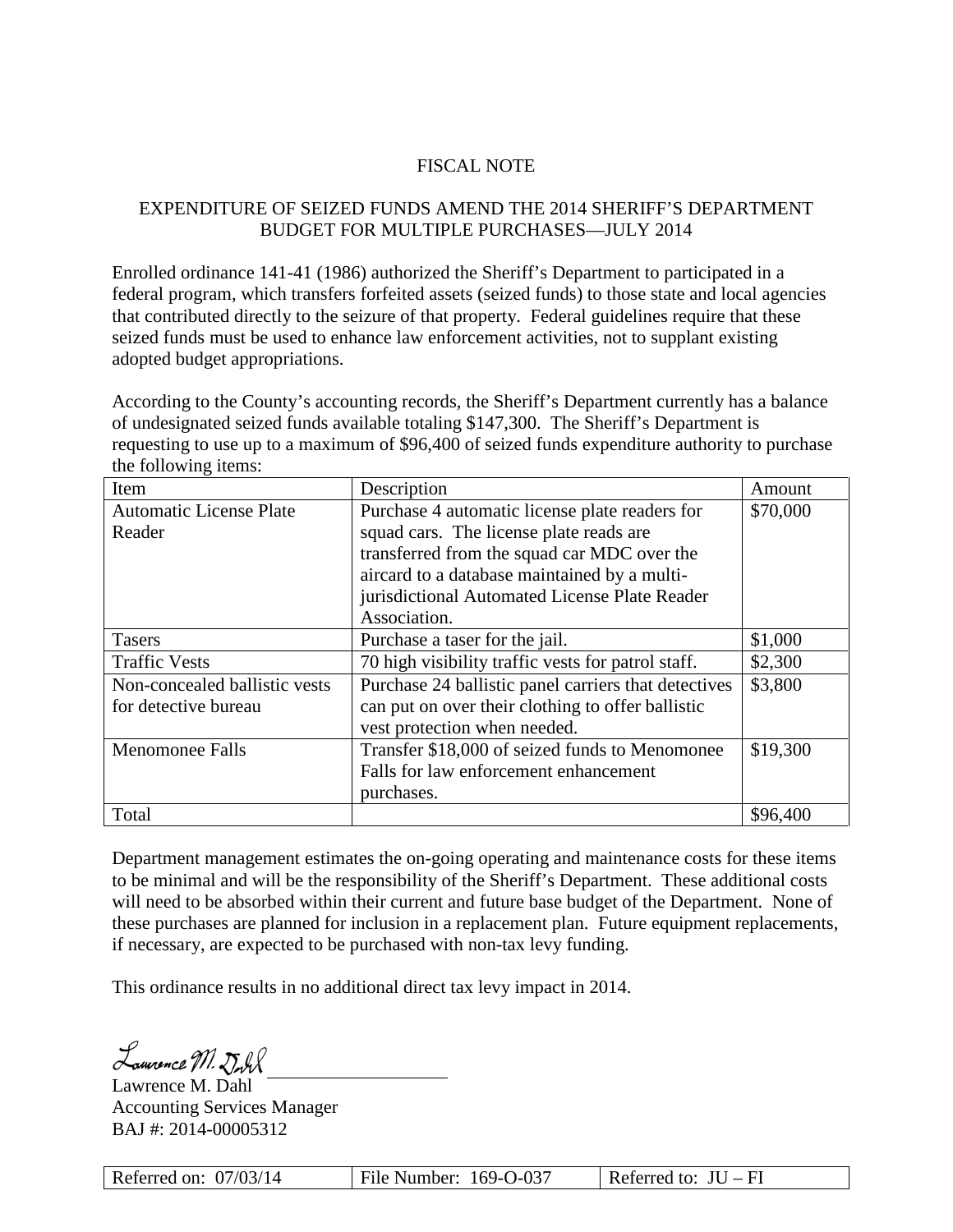## **EXPENDITURE OF SEIZED FUNDS - AMEND THE 2014 SHERIFF'S** DEPARTMENT BUDGET FOR MULTIPLE PURCHASES - JULY 2014

Approved By: Judiciary& Law Enforcement Committee

Wolff. Chair Peter M.

im Batzko

Janel Brandtie

Michael A. Crowley

ummini athleen M. Cummings

obert L. Kolb

Carl Pettis

Approved By: **Finance Committee** 

James A. Heinrich, Chair

Eric Highum

Richard Morris

**Larry Nelson** 

Duane E. Paulson

Steve Whittow

William J. Zaborowski

The foregoing legislation adopted by the County Board of Supervisors of Waukesha County, Wisconsin, was presented to the County Executive on:

Kathleen Novack, County Clerk Date:

The foregoing legislation adopted by the County Board of Supervisors of Waukesha County, Wisconsin, is hereby: Approved:  $\mathsf{\times}$ 

Vetoed:

Date:

Daniel P. Vrakas, County Executive

169-O-037